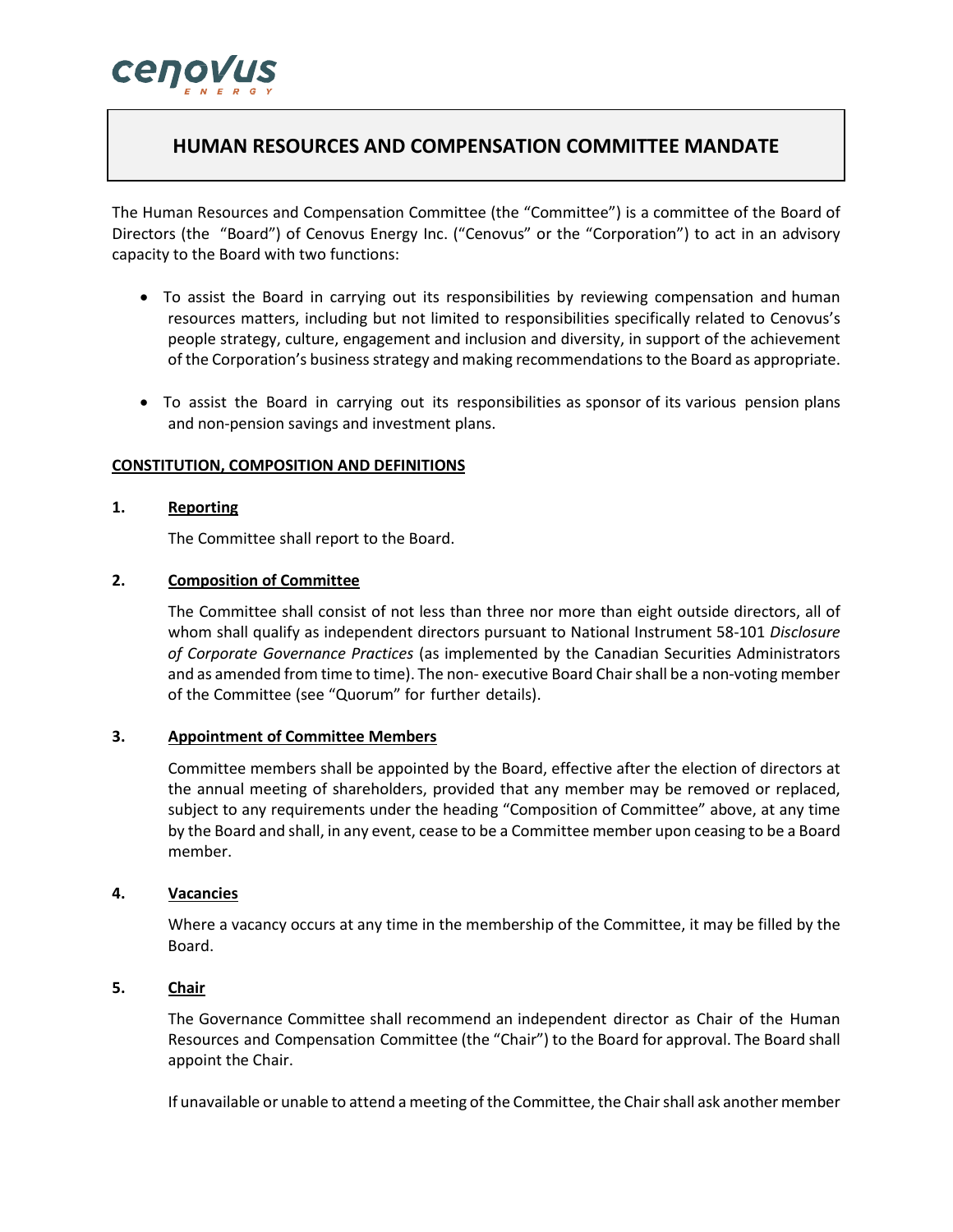to chair the meeting, failing which a Committee member present at the meeting shall be chosen to preside over the meeting by a majority of Committee members present at such meeting.

The Chair, presiding at any meeting of the Committee, shall have a casting vote.

The items pertaining to the Chair in this section should be read in conjunction with the Committee Chair section of the *Chair of the Board of Directors and Committee Chair General Guidelines*.

## **6. Secretary**

The Committee shall appoint a Secretary who need not be a Committee member. The Secretary shall keep minutes of the meetings of the Committee.

# **7. Committee Meetings**

The Committee shall meet at least semi-annually at the call of the Chair. The Chair may call additional meetings as required. In addition, a meeting may be called by the non-executive Board Chair, the President & Chief Executive Officer, or any Committee member.

Committee meetings may, by agreement of the Chair, be held in person, by video conference, by means of telephone, by other electronic or communication facility or by a combination of any of the foregoing.

At every Committee meeting: a) the independent Committee members shall meet; and b) the Committee shall meet without the presence of management.

## **8. Notice of Meeting**

Notice of the time and place of each meeting may be given orally, or in writing, or by facsimile, or by electronic means to each Committee member at least 24 hours prior to the time fixed for such meeting.

A member may in any manner waive notice of the meeting. Attendance of a member at a meeting shall constitute waiver of notice of the meeting except where a member attends a meeting for the express purpose of objecting to the transaction of any business on the grounds that the meeting was not lawfully called.

## **9. Quorum**

A majority of Committee members, present in accordance with section 7, shall constitute a quorum. In addition, if an *ex officio*, non-voting member's presence is required to attain a quorum of the Committee, then the said member shall be allowed to cast a vote at the meeting.

## **10. Attendance at Meetings**

The President & Chief Executive Officer is expected to be available to attend meetings or portions thereof. Certain members of management may also be expected to be available to attend meetings, or portions thereof, as required.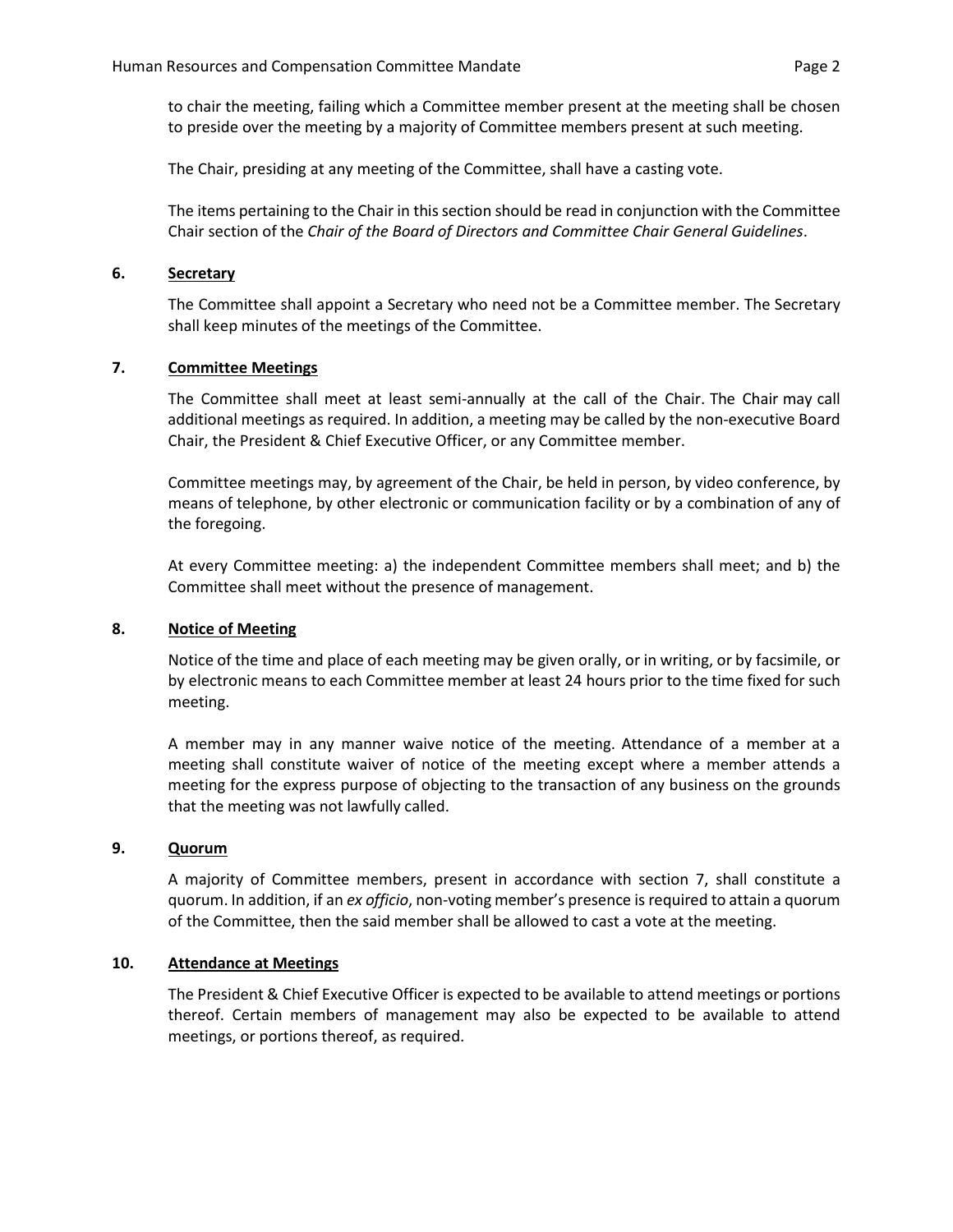The Committee shall meet annually with an external compensation consultant and the Committee may, by specific invitation, have other resource persons in attendance.

The Committee shall have the right to determine who shall and who shall not be present at any time during a meeting of the Committee.

Directors who are not Committee members may attend Committee meetings, on an *ad hoc* basis, upon prior consultation and approval by the Chair or by a majority of the Committee.

## **11. Minutes**

Minutes of Committee meetings shall be sent to all Committee members. The Committee shall report its activities to the full Board at the next regularly scheduled Board meeting or more frequently as determined appropriate by the Chair.

#### **12. Human Resources and Compensation Matters**

In carrying out its mandate with respect to human resources and compensation matters, the Committee is expected to:

- (a) Review corporate goals and objectives relevant to President & Chief Executive Officer compensation, and evaluate the President & Chief Executive Officer's performance in light of corporate goals and objectives;
- (b) Review the design of the compensation policies and the incentives they create in the context of assessing the potential risks posed to Cenovus's financial or reputational wellbeing;
- (c) Ensure that all equity compensation plans and all material revisions to such plans, subject to limited exceptions for inducement options, plans relating to mergers or acquisitions and tax qualified and excess benefit plans, are approved by the shareholders;
- (d) Approve permitted exceptions to shareholder approval of the equity compensation plans referred to in (c);
- (e) Approve and evaluate performance measures for executive incentive plans;
- (f) Review executive share ownership;
- (g) Review any proposed disclosure of executive compensation;
- (h) Recommend to the Board for approval:
	- (i) Based upon the evaluation described in (a), remuneration of the President& Chief Executive Officer, including salary, short-term incentive awards and long-term incentive awards;
	- (ii) Appointment of corporate officers;
	- (iii) Reservation of shares for, and any amendment of, the Corporation's equity compensation plans including but not limited to: Employee Stock Option Plan, Employee Stock Appreciation Rights Plan, Deferred Share Unit Plan for Employees, Performance Share Unit Plan for Employees, Restricted Share Unit Plan for Employees, Canadian Investment Plan; and all associated grant agreements;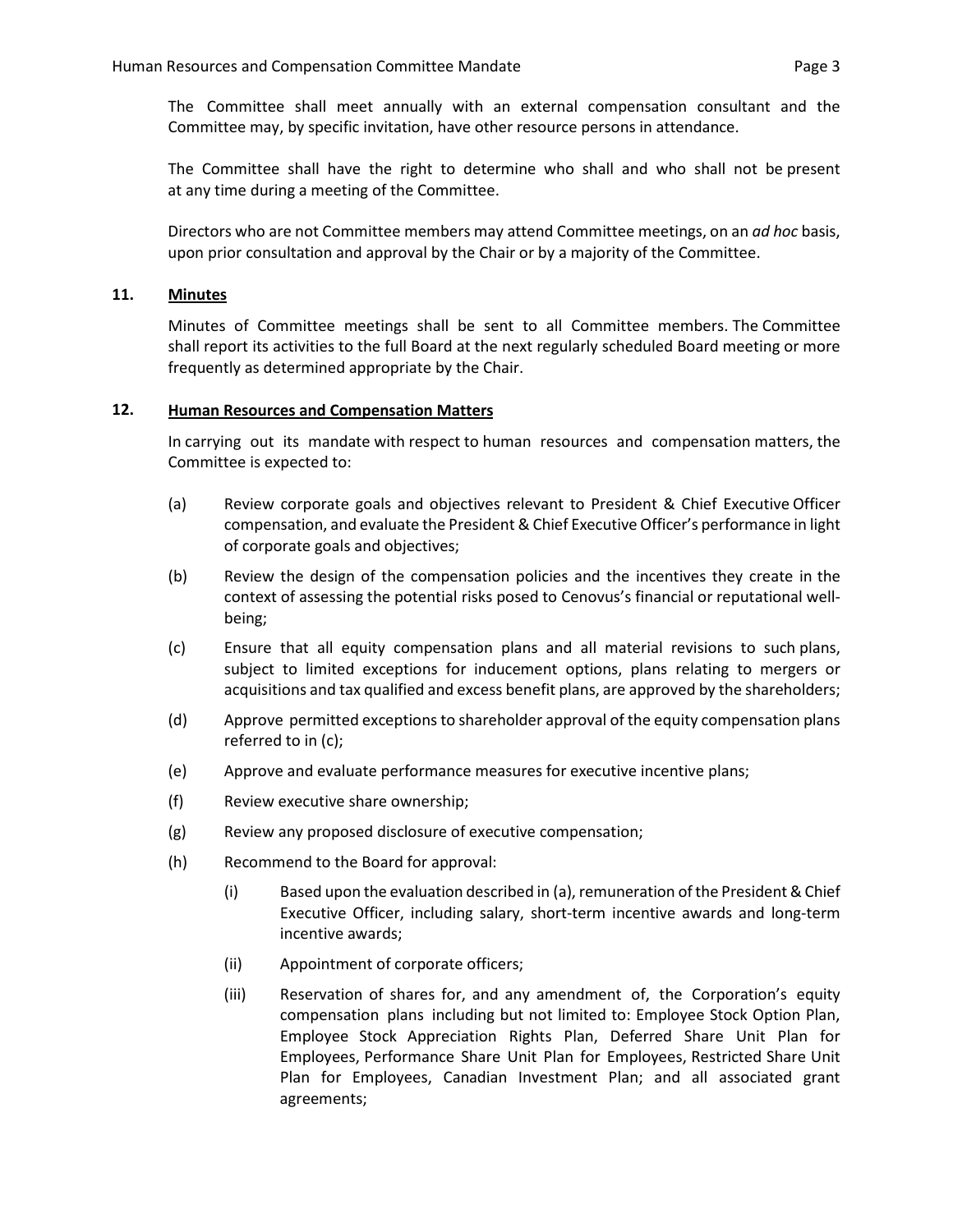- (iv) Annual compensation budget for staff, as approved in the annual corporate budget;
- (v) Incentive compensation plans;
- (vi) Executive share ownership guidelines; and
- (vii) Actions with respect to equity compensation plans referred to in (c);
- (i) Approve and report to the Board:
	- (i) The Corporation's compensation philosophy;
	- (ii) The selection, from time to time, of the comparator group of companies to be used for executive compensation purposes;
	- (iii) Disclosure of Executive Compensation as included in the management proxy circular and/or such other public disclosure document as applicable;
	- (iv) Upon recommendation of the President & Chief Executive Officer, the salaries, short-term incentive awards and long-term incentive awards for Executive Vice-Presidents and total compensation including employment agreements, if any;
	- (v) Number or value of incentive awards;
	- (vi) Annual succession planning for Executive Vice-Presidents; and
	- (vii) Changes to compensation and benefits policies;
- (j) Report to the Board:
	- (i) Appointment of Group officers; and
	- (ii) Compensation plans of subsidiary companies;
- (k) Review and advise on:
	- (i) The results of any shareholder advisory vote on executive compensation held in accordance with the Shareholder Advisory Vote on Executive Compensation Policy or such other applicable policy of the Corporation;
	- (ii) Communications and/or engagement by the Committee with shareholders conducted in accordance with the Shareholder Communication and Engagement Policy or such other applicable policy of the Corporation;
	- (iii) Salaries of other Group officers;
	- (iv) Number and level of other Group officers' short-term incentive awards and long-term incentive awards;
	- (v) Key terms of negotiated collective bargaining agreements; and
	- (vi) Material risks anticipated or arising from collective bargaining processes;
- (l) Review informational reports regarding organization and talent management strategies, people strategy, culture, engagement and inclusion and diversity; and
- (m) Consider such other human resources matters as delegated to the Committee by the Board, for review, recommendation or decision as appropriate.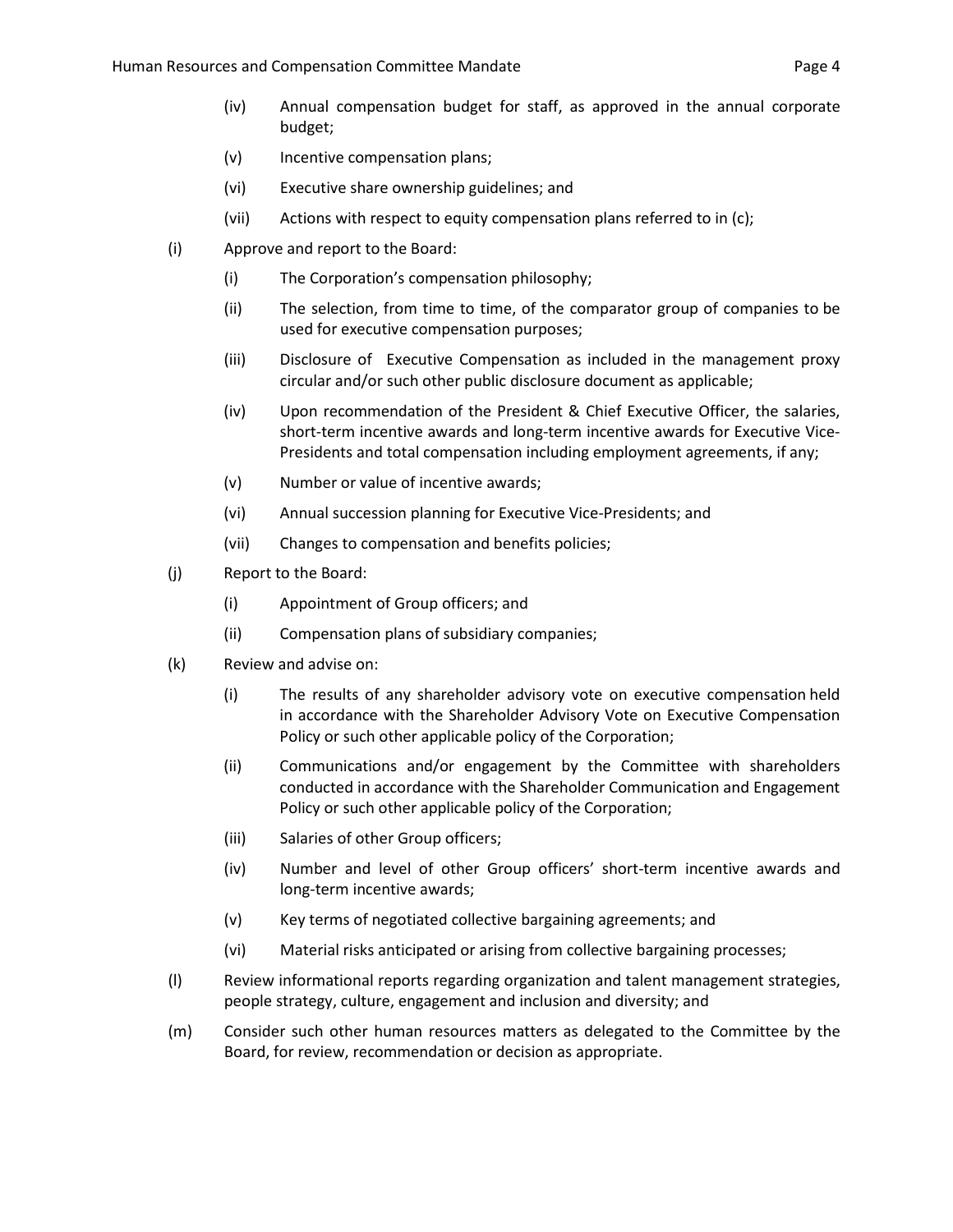#### **13. Pension, Savings and Investment Plan Matters**

In carrying out its mandate with respect to pension and investment matters, the Committee is expected to:

- (a) By way of written mandate, delegate certain administrative duties and responsibilities to the Management Pension Committee ("MPC") and the U.S. Management Pension Committee ("USMPC") in accordance with the Corporation's governance structure;
- (b) Ratify membership of the MPC and the USMPC;
- (c) Recommend to the Board for approval:
	- (i) Changes to the Corporation's pension and investment plan design; and
	- (ii) Strategy of funding levels to the Corporation's pension, savings and investment plans;
- (d) Review information provided to the Committee by the MPC and USMPC, including:
	- (i) Fund status and investment management results for the pension, savings and investment plans;
	- (ii) The Statements of Investment Policies and Procedures (or equivalent) approved by the MPC and USMPC; and
	- (iii) The Annual Report of the MPC and the USMPC and actuarial reports as prepared; and
- (e) Receive reports from and monitor activities of the MPC and USMPC to confirm that responsibilities delegated to the MPC and USMPC are being fulfilled.

The Committee may, at the request of and on behalf of the MPC and/or USMPC, convey information or recommendations of the MPC or USMPC, as applicable, to the Board for its consideration. Any such conveyances shall be undertaken solely on behalf of the MPC and/or USMPC, as applicable, and shall not alter or increase the responsibilities of the Committee under this mandate.

## **14. Risk Oversight**

The Committee has oversight of and reports to the Board about risk related to:

- (a) Human resources, including but not limited to Cenovus's people strategy, culture, engagement and inclusion and diversity;
- (b) Compensation and benefit policies and short and long-term incentives;
- (c) Pension and investment matters;
- (d) Financial or reputational well-being, as related to compensation and benefit policies and incentives; and
- (e) Such principal or emerging risks that have been allocated to the Committee, from time to time, by the Board, as recommended by the Governance Committee.